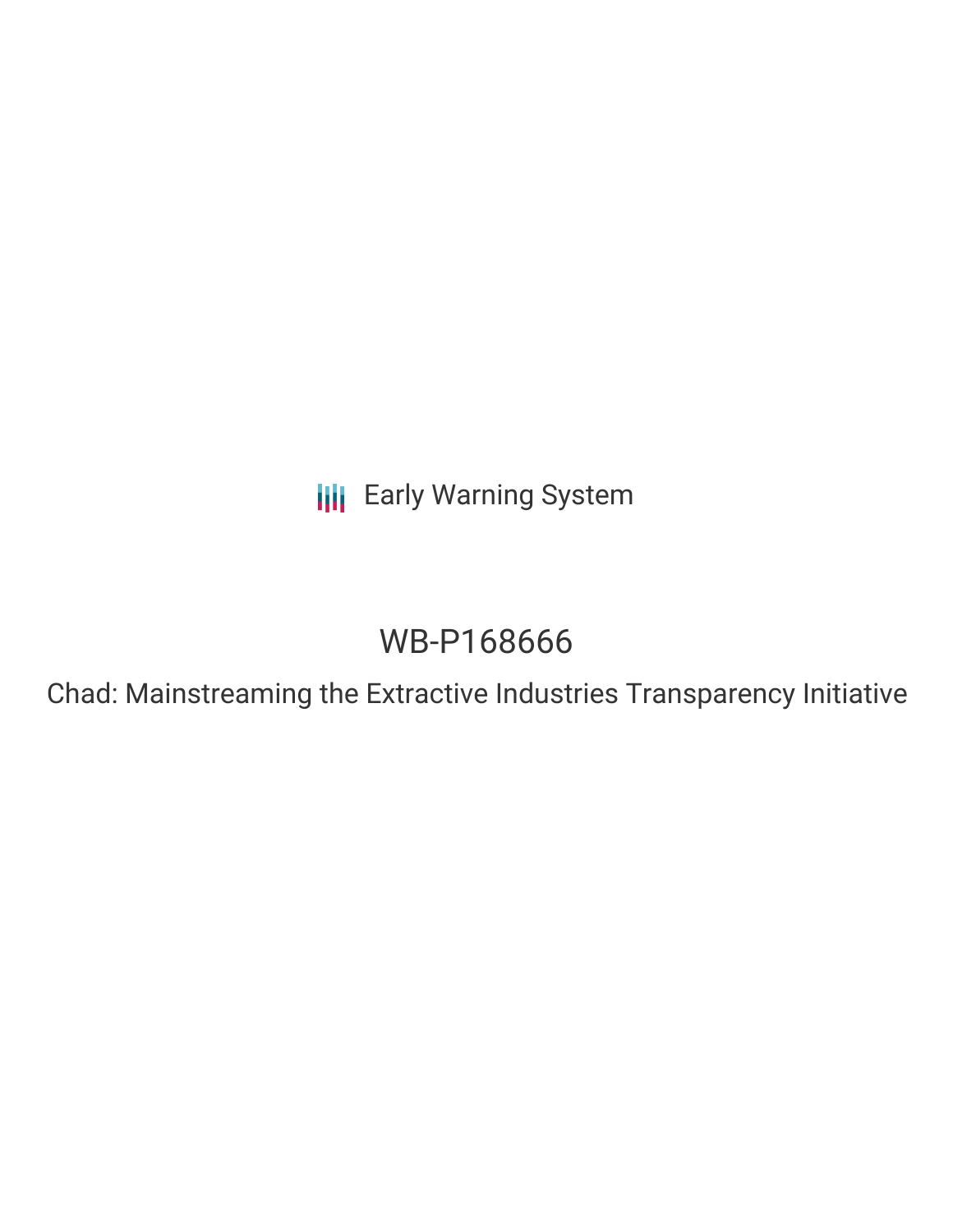

#### **Quick Facts**

| <b>Countries</b>               | Chad                                      |
|--------------------------------|-------------------------------------------|
| <b>Financial Institutions</b>  | World Bank (WB)                           |
| <b>Status</b>                  | Proposed                                  |
| <b>Bank Risk Rating</b>        | С                                         |
| <b>Borrower</b>                | Secretariat Technique Permanent de l'ITIE |
| <b>Sectors</b>                 | Mining                                    |
| <b>Investment Amount (USD)</b> | $$0.35$ million                           |
| <b>Project Cost (USD)</b>      | $$0.35$ million                           |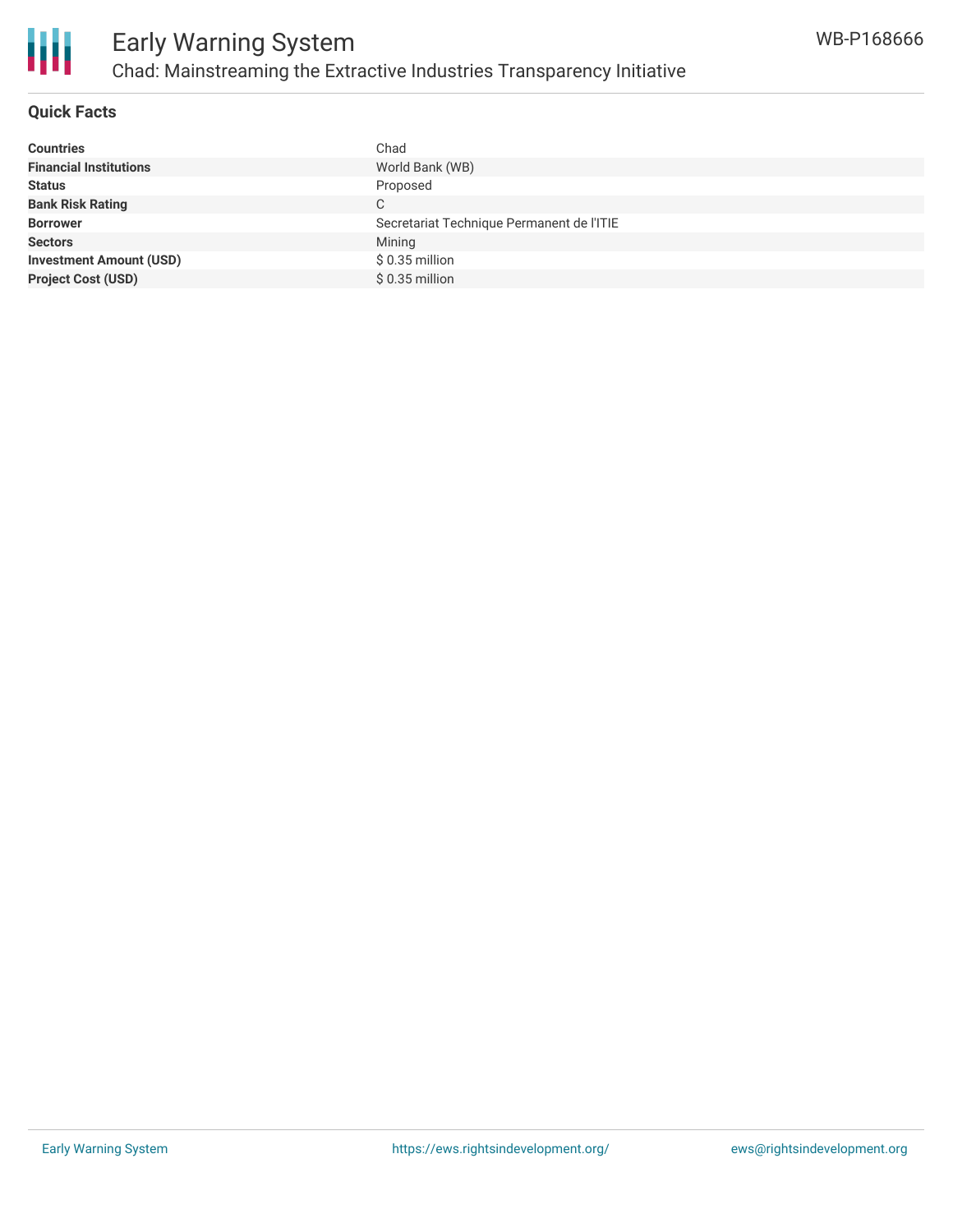

## Early Warning System Chad: Mainstreaming the Extractive Industries Transparency Initiative

#### **Project Description**

The project's development objective is to contribute to the implementation of the 2016 EITI standards and the mainstreaming of EITI reporting.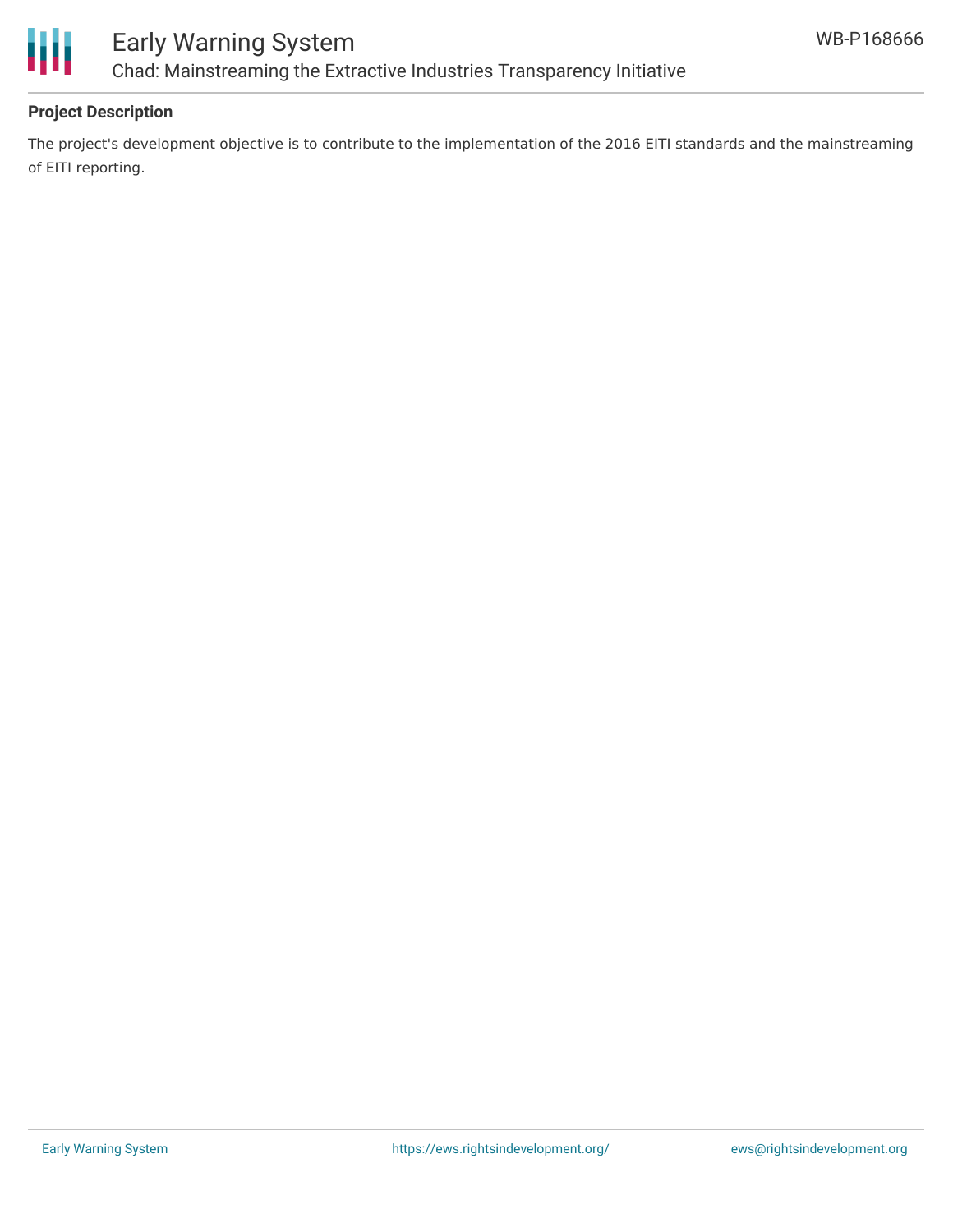

## Early Warning System Chad: Mainstreaming the Extractive Industries Transparency Initiative

#### **Investment Description**

World Bank (WB)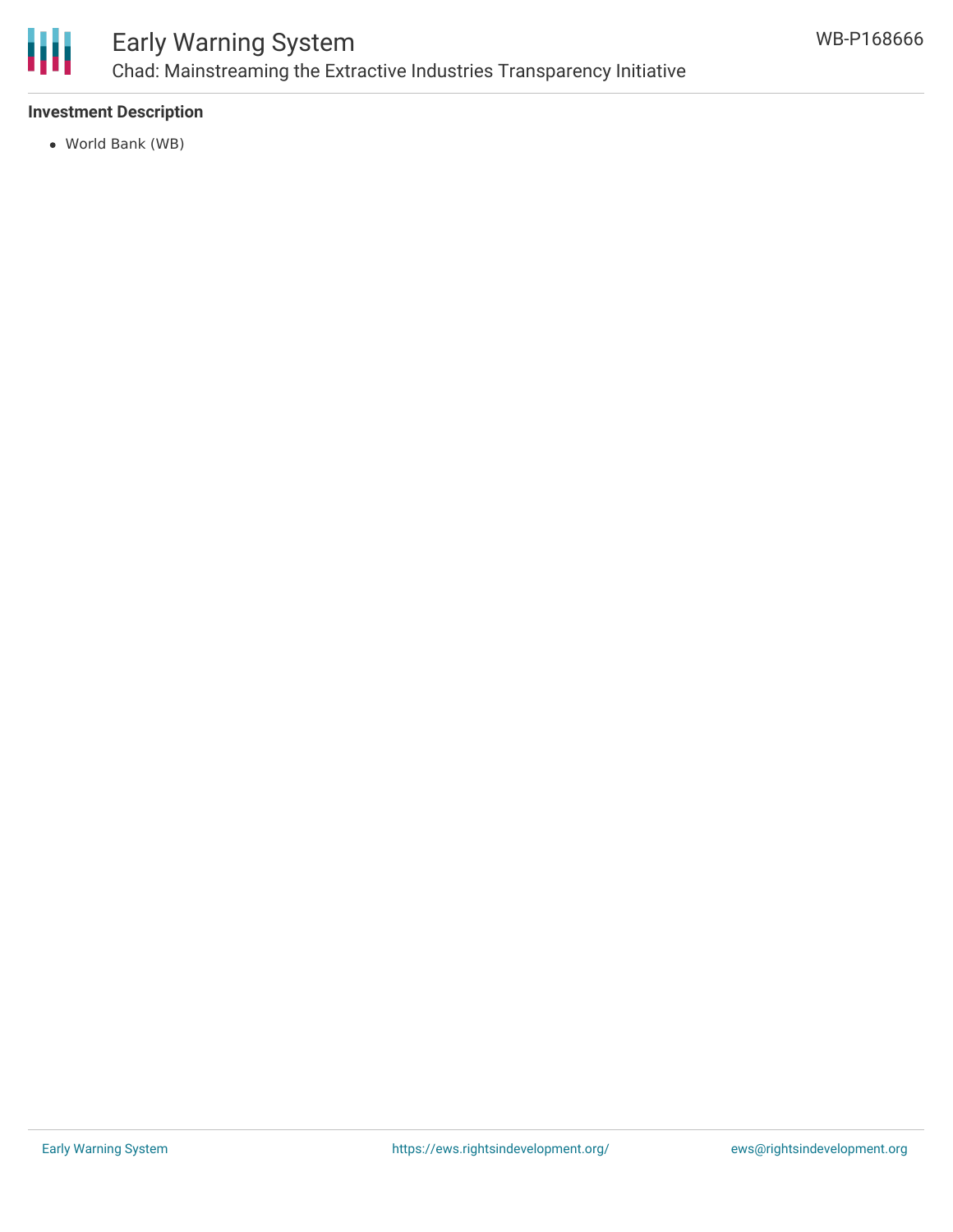

#### **Contact Information**

Implementing Agency : Ministere des Finances Contact : OUMAR OUSMANE BRAHIM

Title : ST-PAMFIP Coordinator Telephone No : 0023566340037

Email : oumarousman.obo@gmail.com

#### ACCOUNTABILITY MECHANISM OF WORLD BANK

The World Bank Inspection Panel is the independent complaint mechanism and fact-finding body for people who believe they are likely to be, or have been, adversely affected by a World Bank-financed project. If you submit a complaint to the Inspection Panel, they may investigate to assess whether the World Bank is following its own policies and procedures for preventing harm to people or the environment. You can contact the Inspection Panel or submit a complaint by emailing ipanel@worldbank.org. You can learn more about the Inspection Panel and how to file a complaint at: http://ewebapps.worldbank.org/apps/ip/Pages/Home.aspx.